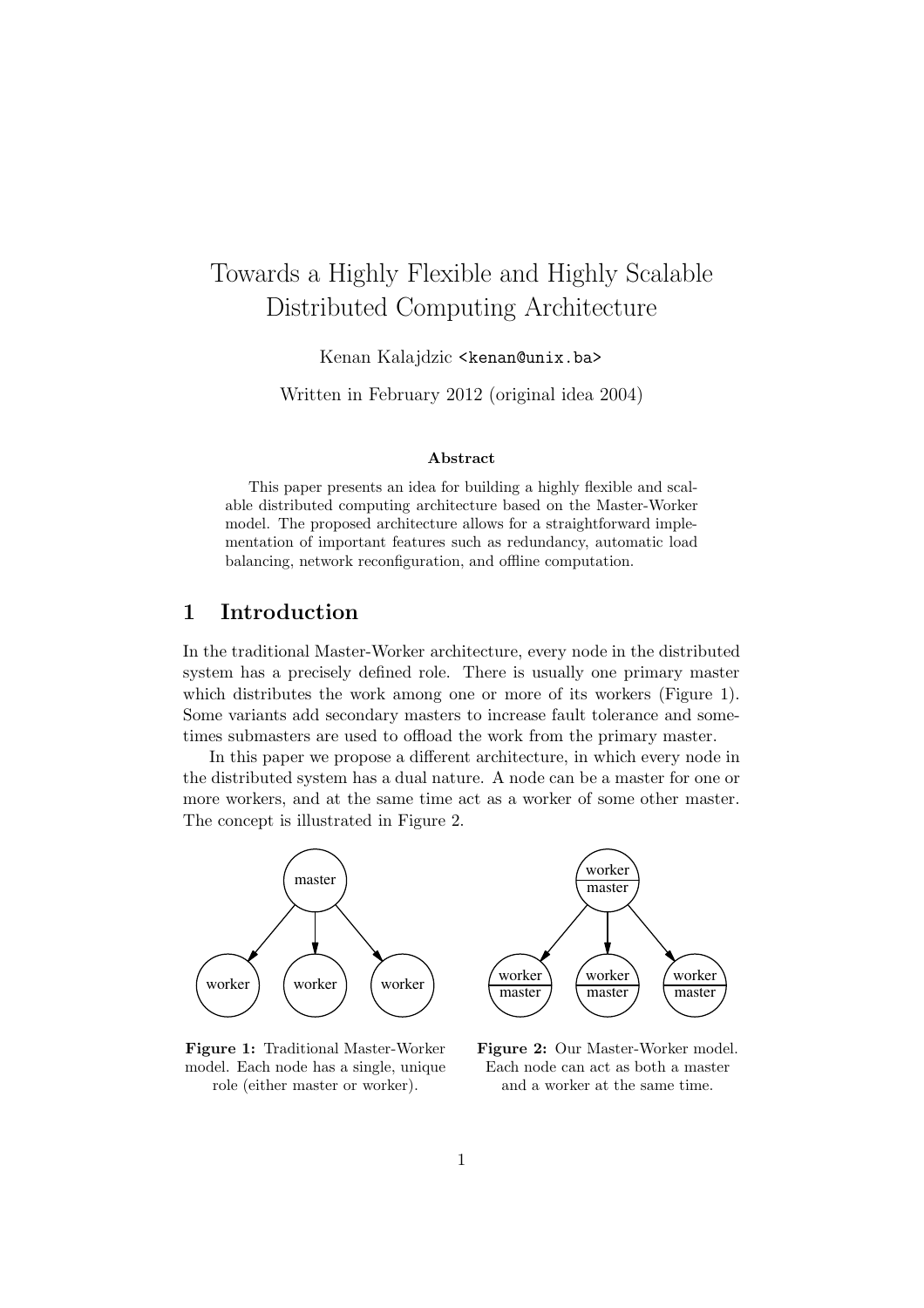# 2 Description of the architecture

### 2.1 Basic setup

Assume we need to solve an exhaustive computational problem, which can easily be broken up into multiple parts, so that each part can be computed independently of all the others. A typical problem of this kind is the enumeration of a huge number of possibilities in search of a solution.

To solve the given problem, we set up a master node named N1 and three worker nodes named N2, N3 and N4. For the reasons that will become obvious later, we assume that nodes N1, N2 and N3 are in the same LAN, whereas N4 resides in a remote network. This setup is shown in Figure 3. The arrows are pointing from the master towards the workers to indicate how the work is being assigned.



Figure 3: A basic setup with four nodes. N1 acts as a master for nodes N2, N3 and N4. N4 resides on a separate network from the other three nodes.

#### 2.2 The process of computation

The computation begins when the user assigns master node N1 the total amount of work  $W$ , which is to be performed by the distributed system. Since N1 has three worker nodes and can also consider itself a worker, it proceeds to divide the work among all four nodes. To maximize efficiency, the work is distributed evenly, so that all nodes complete the computation within the same period of time.

To determine the amount of work, which will be assigned to each individual node, N1 measures its own performance and the performance of N2, N3 and N4. This is accomplished by running benchmarks on all four nodes and measuring the respective execution times. Instead of relying on standard benchmarks (e.g. measuring FLOPS or MIPS), the nodes are assigned a small fraction of the work they will be performing soon to solve the given computational problem. The results from these benchmarks provide a much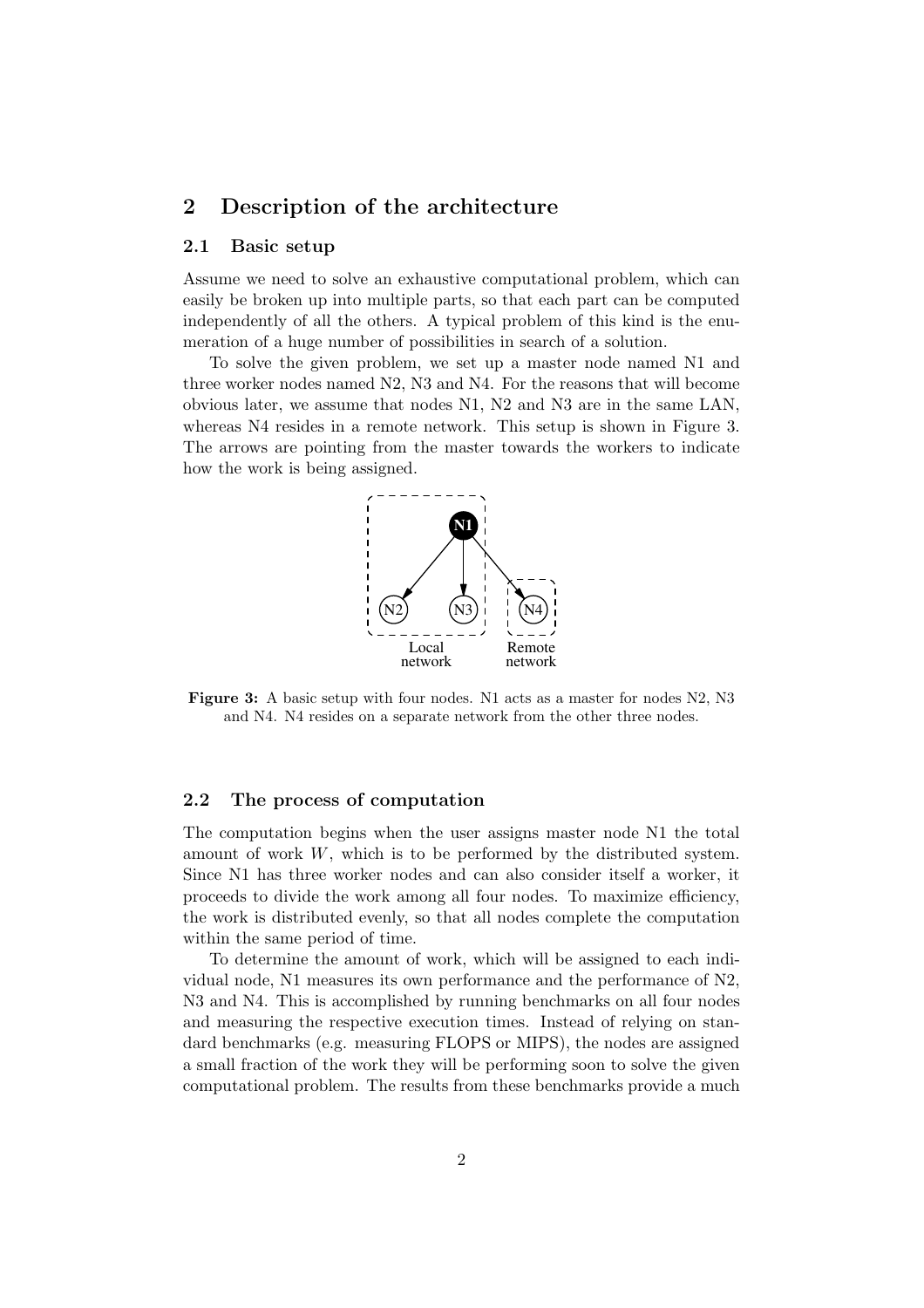more realistic measure of their performance in the context of solving the specific problem at hand.

The quantitative measure of the performance of the node  $N_i$  is expressed as its power  $P_i$ , which corresponds to the amount of work  $W_i$  this node can perform in a given time:

$$
P_i = \frac{W_i}{t_i} \tag{1}
$$

For the purpose of benchmarking, N1 assigns itself and each of its workers the same amount of work  $W_b$ . The node  $N_i$  completes the given work in time  $t_i$ , which allows N1 to calculate the power of each node using equation (1). The total power of the whole distributed system is given by the sum of the powers of its individual nodes:

$$
P = \sum_{i=1}^{4} P_i \tag{2}
$$

Since N1 strives to divide the total work  $W$  in such a manner that all the nodes finish their work in the same period of time, it uses the measured powers  $P_i$ ,  $i \in \{1, 2, 3, 4\}$  and based on equations (1) and (2) calculates the amount of work  $W_i$  as follows:

$$
W_i = \frac{P_i}{P}W\tag{3}
$$

#### 2.3 Extending the system

As we have mentioned in the introduction, each node in our system is dual in nature. Therefore, each of the worker nodes, N2, N3 and N4, can also act as a master for another set of workers.

Imagine that the administrators of the remote network, which N4 is a part of, got three spare computers, which they would like to make available for our computations. These three computers reside in the private part of the remote network and do not have access to N1. The same three computers, however, can communicate with N4, so they can be attached to our tree as worker nodes of N4. The scenario is shown in Figure 4 with the new worker nodes labeled N5, N6 and N7.

Figures 4, 5 and 6 illustrate two most important properties of our distributed computing architecture:

1. Despite the fact that three new nodes have been added to the system, the original master N1 doesn't need to care about it. N1 still communicates only with its own worker nodes and perceives the subtree rooted at N4 as a single powerful computer (Figure 5).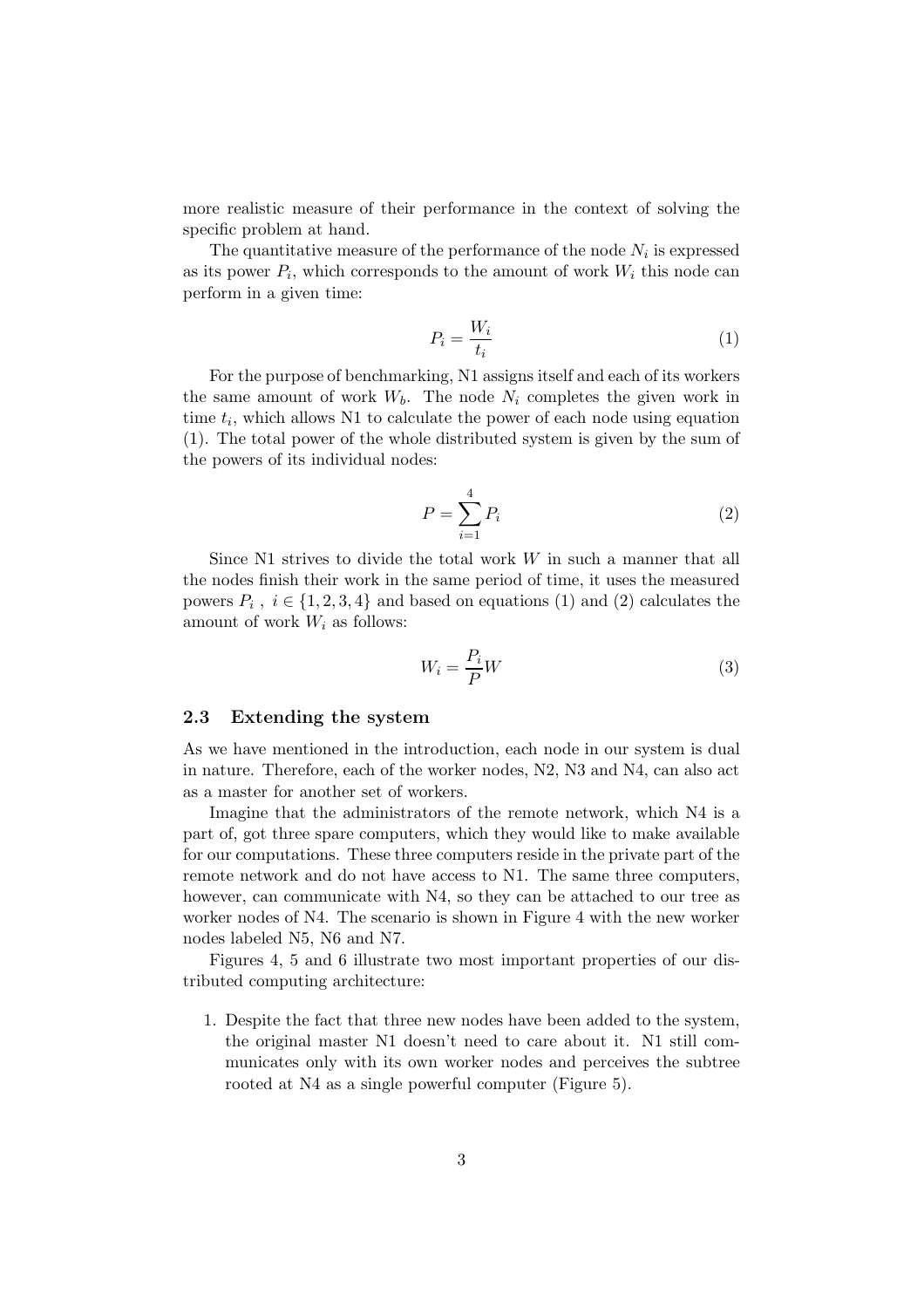2. When N4 receives a piece of work from N1, it acts as an independent master and distributes this work evenly among itself and its worker nodes, N5, N6 and N7 (Figure 6).



Figure 4: N4 has become a master for a set of three worker nodes.



Figure 5: Node N1 still "sees" only nodes N2, N3 and N4. It is not aware of the workers of N4.



Figure 6: Once N4 gets a piece of work from N1, it acts independently distributing work among its workers.

### 2.4 Work distribution in the augmented tree

Let us now analyze how work is distributed in the tree shown in Figure 4.

N1 begins by running benchmarks to determine its own power and the power of its worker nodes. As we know, it does so by assigning each of the nodes N1, N2, N3 and N4 the work  $W<sub>b</sub>$ . This time, however, N4 will share the work  $W_b$  with its workers and will therefore complete the benchmark in less time than before (i.e. when it had no workers).

Furthermore, since N4 is now a master too, it performs the same kind of benchmarks as N1 to determine the power of itself and each of its workers. This allows it to evenly distribute the work it receives from N1.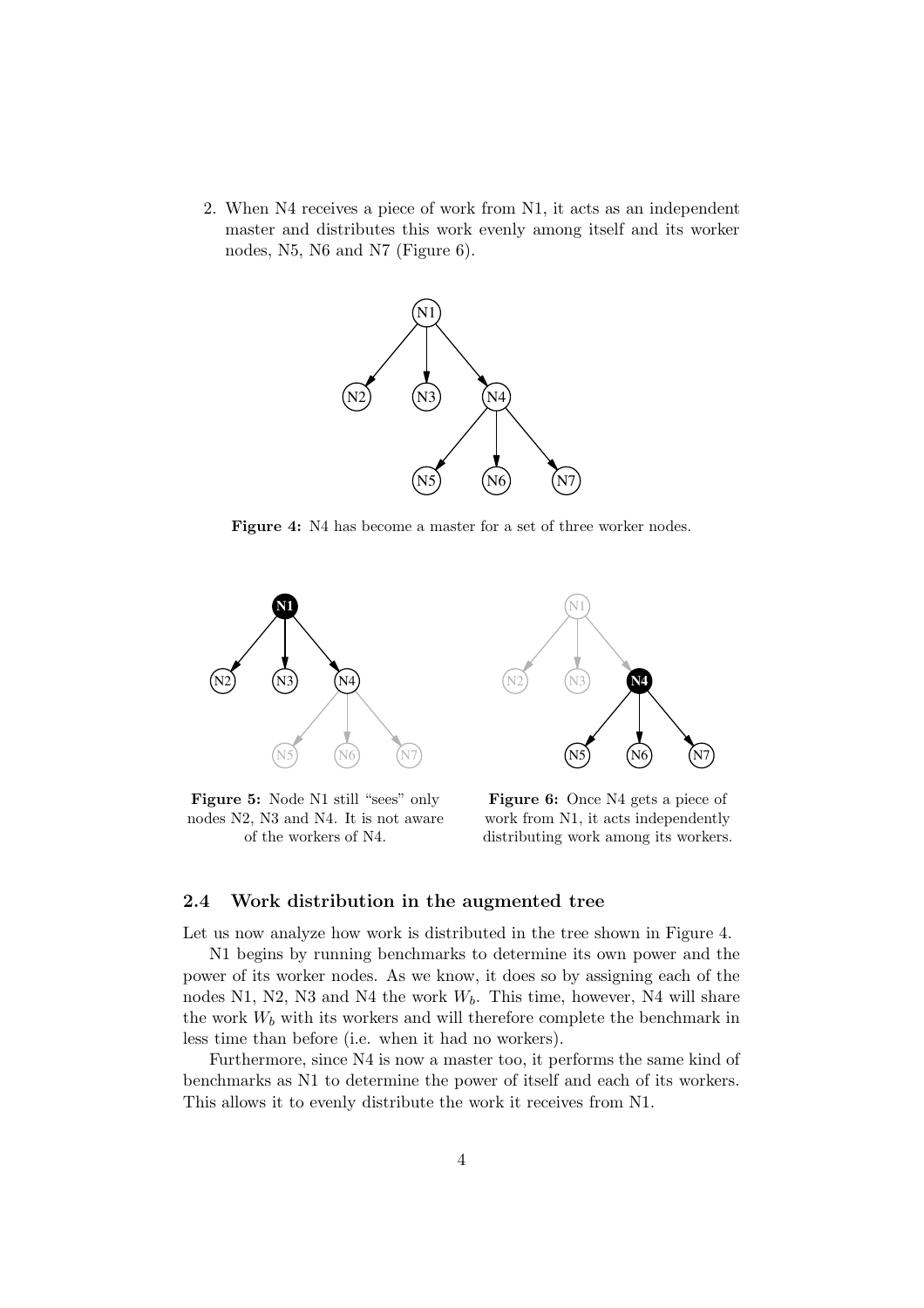If by  $P_i^j$  we designate the power of node  $N_i$  as perceived by node  $N_j$ , then we can write:

$$
P_4^1 = \sum_{i=4}^7 P_i \tag{4}
$$

In other words, N1 now perceives N4 as a single powerful computer whose power is equal to the sum of individual powers of nodes N4, N5, N6 and N7. Consequently, N1 will assign N4 a greater amount of work  $W_4^1$ , which is proportional to the perceived power  $P_4^1$ :

$$
W_4^1 = \frac{P_4^1}{P}W
$$
\n(5)

The total power  $P$  of the whole distributed system is again calculated by N1 as the sum of the powers of itself and its workers:

$$
P = P_1 + P_2 + P_3 + P_4^1 = \sum_{i=1}^3 P_i + \sum_{i=4}^7 P_i = \sum_{i=1}^7 P_i \tag{6}
$$

When N4 receives the work  $W_4^1$  from N1, it calculates the amount  $W_i$  to assign to each of the nodes N4, N5, N6 and N7, using equation (3) and the powers  $P_i$  it determined by running its benchmarks:

$$
W_i = \frac{P_i}{P_4^1} W_4^1 \ , \ i \in \{4, 5, 6, 7\} \tag{7}
$$

#### 2.4.1 A simple example

Let us assume that all the nodes in our tree are computationally equally powerful. In that case the total amount of work  $W$  should be divided into seven equal parts and each part assigned to a single node. This happens in the following way:

After running the benchmarks on N1, N2, N3 and N4, N1 learns that  $P_2 = P_3 = P_1$  and  $P_4 = 4P_1$ . Therefore, N1 will distribute the total work W as shown in Figure 7. From its own benchmarks, N4 will have learned that each of its workers has the same power as itself, so when it receives the work  $\frac{4}{7}W$  from N1, it will divide it into four equal parts and assign itself and each of its workers exactly  $\frac{1}{7}W$ . Figure 8 illustrates this.

#### 2.5 Dynamic work distribution

If the whole work W is divided and distributed only once – at the beginning of the computation – it becomes difficult to add new nodes to the system, remove existing ones, or restructure the tree in any other way. In exhaustive computations, which take days, weeks or even months to complete, it is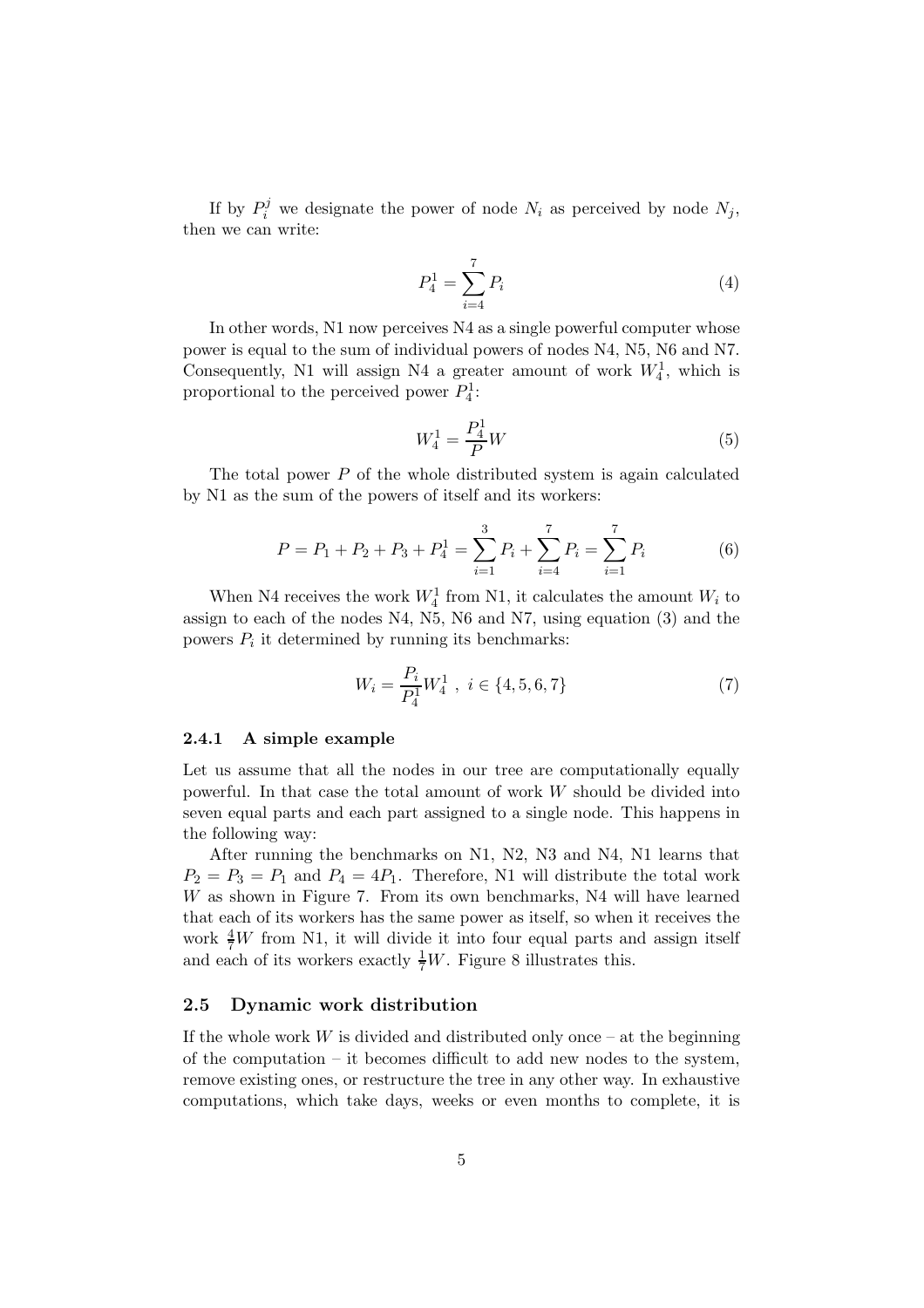

N1  $(N2)$   $(N3)$ 1 7 *W* .<br>N5 1 7  $W(N5) = W(N6)$ 1 7  $W(N6) = W(N7)$ 1 7 *W* (N4)

**Figure 7:** The total work  $W$  as distributed by N1

**Figure 8:** The  $\frac{4}{7}$  of total work W after being distributed by N4

highly desirable to have the ability to add more computing power "on-thefly" while the computation is running. Other situations may require it to take some of the nodes offline, and doing that without disturbing the running computation is a very useful feature.

In order for our distributed system to become easily adaptable to all sorts of changes in the structure of the tree, we employ the following straightforward approach:

Instead of distributing all the work at once, the master node N1 assigns each of its workers only a small fraction of  $W$ . Again, the work is distributed evenly, so that all the nodes complete their part of work within the same time. When the work is done, the workers deliver their results back to N1. N1 then assigns each of its workers a new fraction of work, and the whole process is repeated until all the work W is complete.

One important benefit of assigning the work in small pieces lies in the fact that a master node is able to notice every change in performance of its worker nodes and adjust the amounts of assigned work accordingly.

When, for instance, node N6 is detached from our tree (Figure 9), N4 has to share its work with the remaining two workers, N5 and N7, and therefore starts delivering its results to N1 later than expected. N1 perceives this as a "loss of power" and compensates for it by reducing the amount of work it sends to N4.

A similar approach is followed when new nodes are added to the system. Assume we have access to a computer lab with four nodes, L1, L2, L3 and L4, which we can use during night hours. We set up L1 as the master and L2, L3 and L4 as its workers (Figure 10). At night, when nobody else is using the lab, the four computers are attached to our tree, so that L1 becomes the worker of N2. Once this happens, N2 begins dividing its work between itself and L1, which further distributes it among its workers. N2 is now able to perform the same amount of work in less time than before. This speedup is perceived by N1 as an increase in power of N2, so N2 starts receiving more work from N1 than before.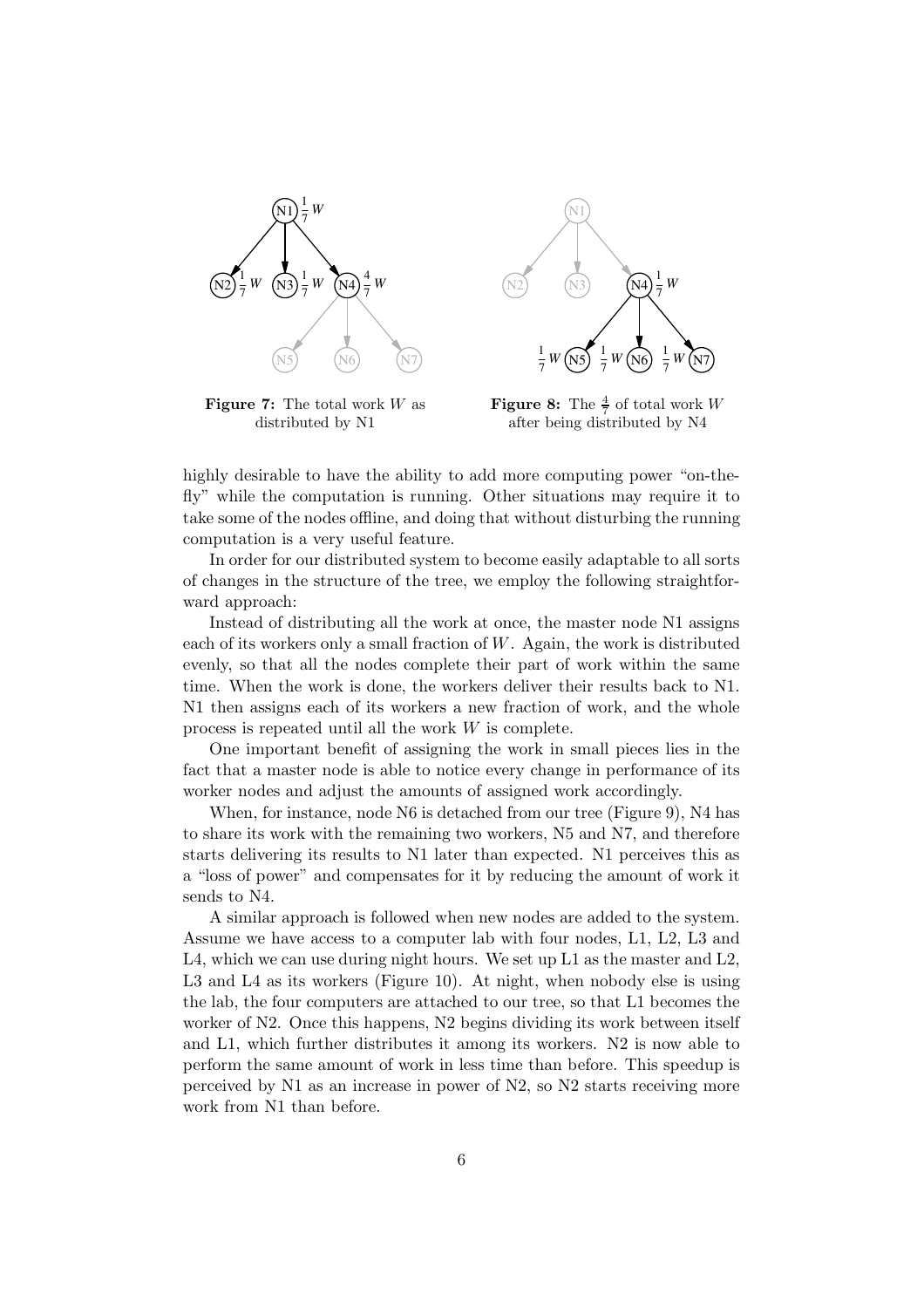



Figure 9: Our distributed system after node N6 has been removed from the tree

Figure 10: Our tree augmented by a computer lab with four nodes, L1, L2, L3 and L4

# 3 Case studies

Let us look into several scenarios which demonstrate the flexibility and scalability of the presented distributed computing architecture. We will use the sample tree from Figure 10 as a reference.

## 3.1 Redundancy and failover

Redundancy is particularly important for the master N1. Since every of its workers N2, N3 and N4 can act as a master too, N1 may elect one or more of these nodes as "backup" masters. Figure 11 shows a scenario, in which N2 has been chosen as the backup master for N1. Other workers, N3 and N4, are informed by N1 to "loosely" attach to N2. This means they will establish connection with N2 but won't receive any work from it. These loose connections are represented by the dashed arrows in Figure 11. If the primary master N1 fails, is taken offline by an administrator, or becomes unavailable for any other reason, N3 and N4 will activate their loose connections and become workers of N2.

Figure 12 illustrates the situation, in which the communication between N1 and N3 has failed, so N3 has become a worker of N2.

Another scenario, shown in Figure 13, happens when N1 is taken down for maintenance. In that case, both N3 and N4 become workers of N2.

## 3.2 Balancing the tree

Due to the nature of our architecture, the tree may become very deep with time, in which case we may experience significant delays in propagating the work from the root to the leaves. Since all the nodes in the tree are equal and dual in nature, we can reconfigure the tree in order to balance it and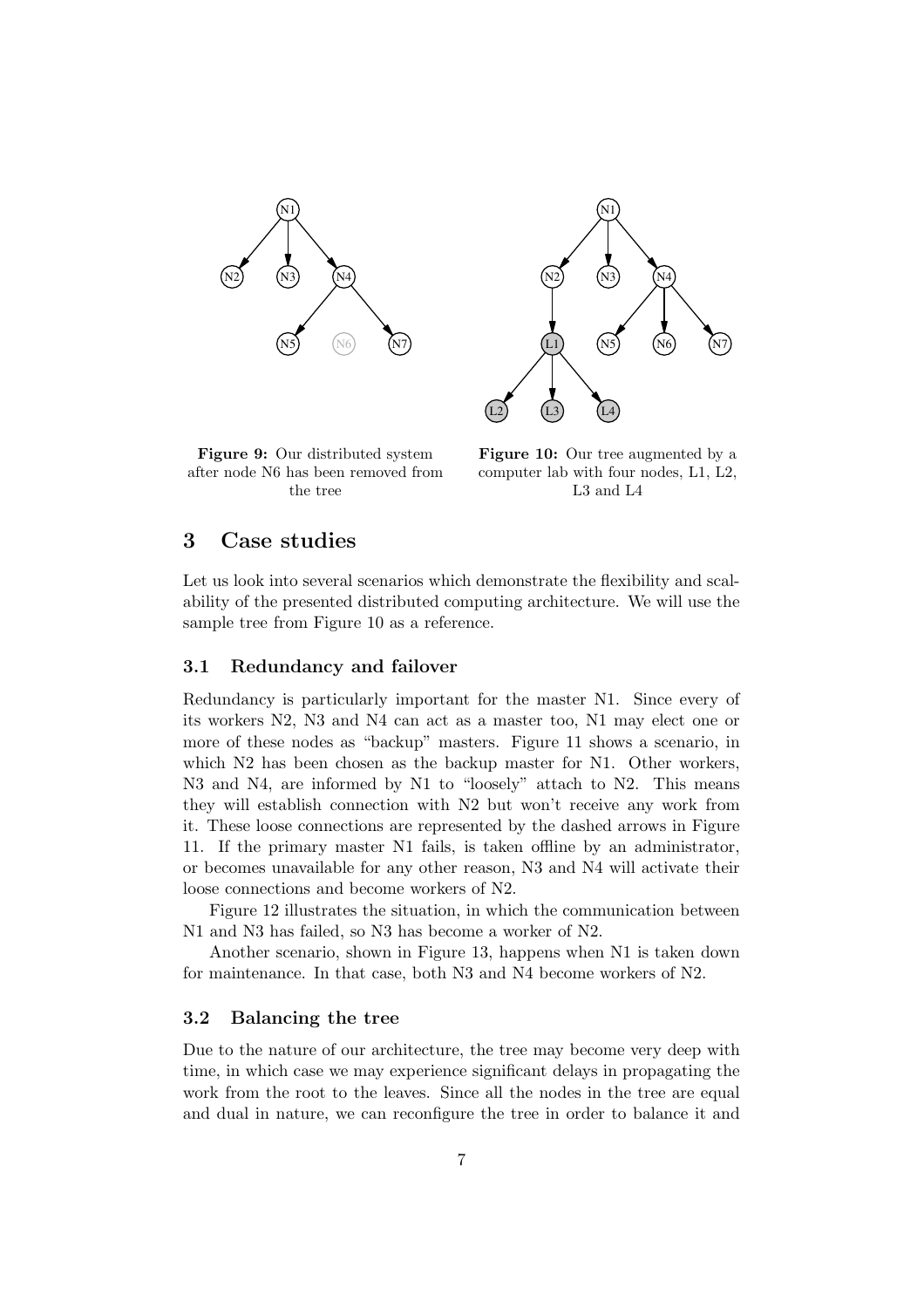



Figure 11: N2 is chosen as a backup master of N1. N3 and N4 are loosely attached to N2.

Figure 12: The communication link between N3 and N1 has failed, so N3 has become worker of the backup master N2.



Figure 13: After N1 has been taken offline, N2 assumes its role and becomes master for the nodes N3 and N4.

decrease the latency (Figure 14). This reconfiguration could be performed manually or automatically (e.g. after measuring the depth of the tree).

# 3.3 Offline computation with result caching

In certain circumstances, it might be difficult or impossible to maintain a connection between a master and one or more of its workers. In such cases, the master may assign a bigger amount of work to these workers, and then let them disconnect. Each of the nodes can perform the computation by itself or as a master together with its own workers (Figure 15). The results obtained from these offline computations can be cached and delivered to the respective masters immediately or at some later time.